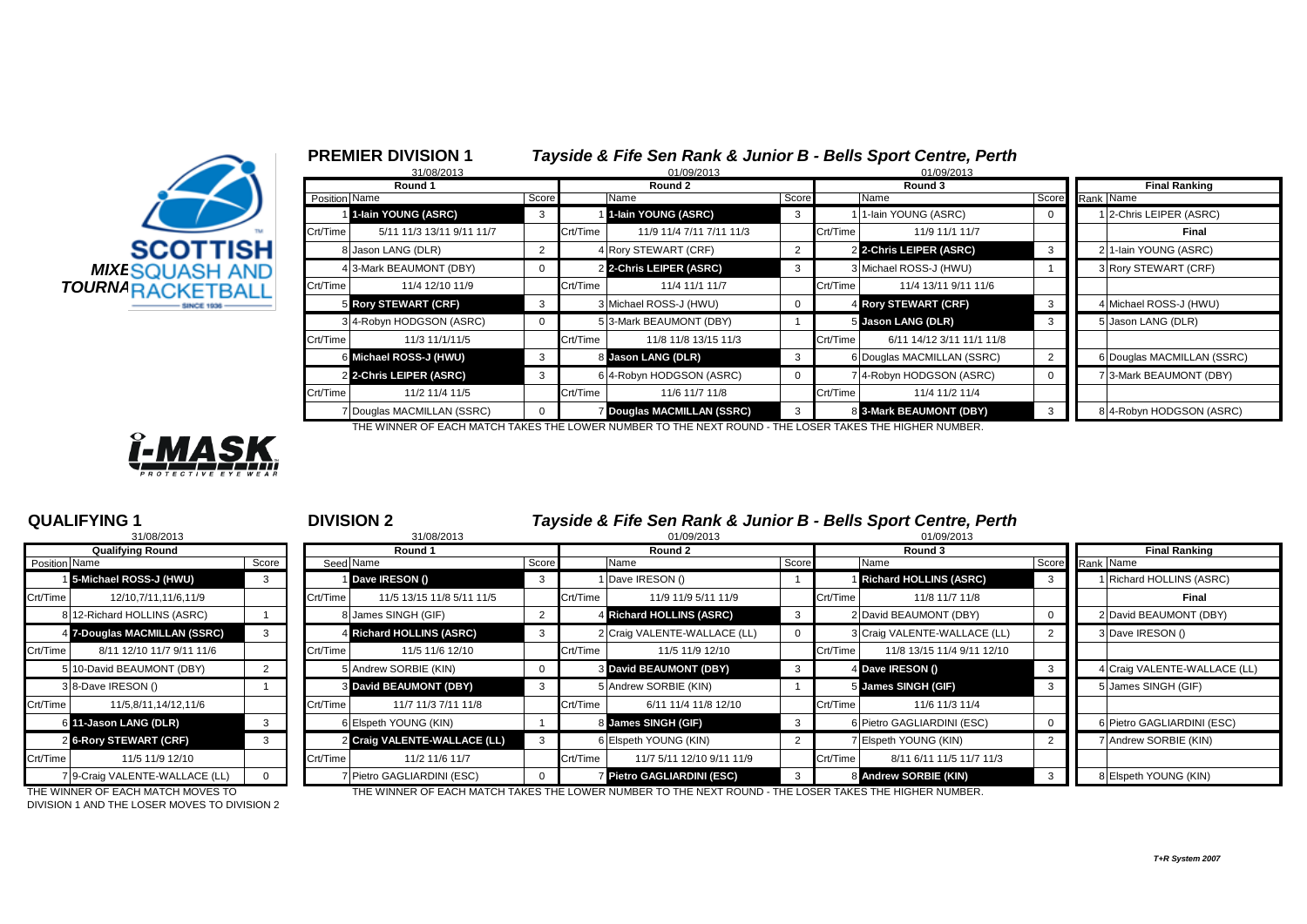|                | <b>Qualifying Round</b>     |       |
|----------------|-----------------------------|-------|
| Position Name  |                             | Score |
| 1              | 13-Elspeth YOUNG (KIN)      | з     |
| Crt/Time       | 11/4.11/6.11/5              |       |
| 8              | 20-Richard RACZKOWSKI (ESC) | O     |
| 4              | 15-Martin ROSS (INV)        | n     |
| Crt/Time       | 11/5 11/9 11/3              |       |
| 5              | 18-Pietro GAGLIARDINI (ESC) | 3     |
| 3              | 16-James SINGH (GIF)        | 3     |
| Crt/Time       | 11/0,11/3,11/6              |       |
| 61             | 19-Angus MACPHERSON (GRN)   | n     |
| $\overline{2}$ | 14-Andrew SORBIE (KIN)      | 3     |
| Crt/Time       | 11/6,12/10,11/5             |       |
|                | 7 17-Claire GADSBY (CRF)    |       |

### **QUALIFYING 2** <sup>2</sup> **DIVISION 3** *Tayside & Fife Sen Rank & Junior B - Bells Sport Centre, Perth* 31/08/2013 8 31/08/2013 01/09/2013 01/09/2013 **Qualifying Round Round 1 Round 2 Round 3 Final Ranking** Position Name Score Score Seed Name Seed Name Score Name Score Score Name Score Name Score Score Rank Name 1 **13-Elspeth YOUNG (KIN)** 3 1 **Martin ROSS (INV)** 3 1 **Martin ROSS (INV)** 3 1 **Martin ROSS (INV)** 3 1 Martin ROSS (INV) Crt/Time 11/4,11/6,11/5 Crt/Time 11/4 11/8 11/9 Crt/Time 11/6 8/11 11/9 11/2 Crt/Time 11/4 9/11 11/7 9/11 11/7 **Final** 8 Matthew HAYES-REEKIE (KIN) 0 4 Adam DONEY (ASRC) 1 2 Claire GADSBY (CRF) 2 2 Claire GADSBY (CRF) 4 Richard RACZKOWSKI (ESC) 0 2 **Claire GADSBY (CRF)** 3 3 3 Chris MURPHY (GIF) 0 3 Adam DONEY (ASRC) Crt/Time 11/5 11/9 11/3 Crt/Time 11/6 11/8 11/8 Crt/Time 9/11 11/6 12/10 11/9 Crt/Time 11/5 11/5 11/3 5 **Adam DONEY (ASRC)** 3 3 3 3 3 3 3 3 3 3 3 3 3 4 **4 Adam DONEY (ASRC)** 3 4 Chris MURPHY (GIF) 3 Angus MACPHERSON (GRN) 1 5 Richard RACZKOWSKI (ESC) 1 5 Matthew HAYES-REEKIE (KIN) 1 5 JJonathan BRADY (GIF) Crt/Time | 11/0,11/3,11/6 | Crt/Time | 11/7 4/11 11/9 11/6 | Crt/Time | 10/12 11/8 11/8 11/4 | Crt/Time | 11/4 14/16 11/2 11/6 6 Chris MURPHY (GIF) 3 8 8 Matthew HAYES-REEKIE (KIN) 3 6 30 nathan BRADY (GIF) 3 8 6 Matthew HAYES-REEKIE (KIN) 2 **Claire GADSBY (CRF)** 3 6 **Angus MACPHERSON (GRN)** 2 7 **Angus MACPHERSON (GRN)** 3 7 Angus MACPHERSON (GRN) Crt/Time | 11/6,12/10,11/5 | Crt/Time | 11/9 11/9/11/7 | Crt/Time | 11/4 11/7 7/11 6/11 11/9 | Crt/Time | 11/9 11/8 11/7 7 Jonathan BRADY (GIF) 0 7 Jonathan BRADY (GIF) 3 8 Richard RACZKOWSKI (ESC) 0 8 Richard RACZKOWSKI (ESC)

DIVISION 2 AND THE LOSER MOVES TO DIVISION 3

THE WINNER OF EACH MATCH MOVES TO THE WINNER OF EACH MATCH TAKES THE LOWER NUMBER TO THE NEXT ROUND - THE LOSER TAKES THE HIGHER NUMBER.

# **QUALIFYING 3** <sup>3</sup> **DIVISION 4** *Tayside & Fife Sen Rank & Junior B - Bells Sport Centre, Perth*

|               | 31/08/2013                      |       |
|---------------|---------------------------------|-------|
|               | <b>Qualifying Round</b>         |       |
| Position Name |                                 | Score |
|               | 1 21-Chris MURPHY (GIF)         | 3     |
| Crt/Time      | 11/4,11/7,11/8                  |       |
| 8             | 28-Jack ORR (CRF)               | ŋ     |
|               | 4 23-Tino MACKAY-PALACIOS (KIN) | O     |
| Crt/Time      | 11/8 11/6 11/7                  |       |
| 5             | 26-Jonathan BRADY (GIF)         | 3     |
| 3             | 24-Nathan SHARP (ASRC)          | 1     |
| Crt/Time      | 11/4.11/6.9/11.11/5             |       |
| 6             | 27-Matthew HAYES-REEKIE (KIN)   | 3     |
|               | 2 22-Adam DONEY (ASRC)          | 3     |
| Crt/Time      | 11/6 11/8 11/5                  |       |
|               | 7 25-Fergus ANDREW (NEW)        | n     |

|               | 31/08/2013                                                                        |       |          | 31/08/2013                 |       |          | 01/09/2013                                                                                |       |          | 01/09/2013                   |       |                              |
|---------------|-----------------------------------------------------------------------------------|-------|----------|----------------------------|-------|----------|-------------------------------------------------------------------------------------------|-------|----------|------------------------------|-------|------------------------------|
|               | <b>Qualifying Round</b>                                                           |       |          | Round 1                    |       |          | Round 2                                                                                   |       |          | Round 3                      |       | <b>Final Ranking</b>         |
| Position Name |                                                                                   | Score |          | Seed Name                  | Score |          | Name                                                                                      | Score |          | Name                         | Score | Rank Name                    |
|               | 21-Chris MURPHY (GIF)                                                             |       |          | Tino MACKAY-PALACIOS (KIN) |       |          | I Tino MACKAY-PALACIOS (KIN)                                                              |       |          | Jack ORR (CRF)               |       | Nathan SHARP (ASRC)          |
| Crt/Time      | 11/4,11/7,11/8                                                                    |       | Crt/Time | 11/13 11/7 11/6 11/9       |       | Crt/Time | 11/7 11/8 11/13 13/11                                                                     |       | Crt/Time | 5/11 11/9 11/4 11/13 11/8    |       | Final                        |
|               | 8 28-Jack ORR (CRF)                                                               |       |          | 8 Calum HARVEY (ESC)       |       |          | 4 Jack ORR (CRF)                                                                          |       |          | 2 Nathan SHARP (ASRC)        |       | 2 Jack ORR (CRF)             |
|               | 4 23-Tino MACKAY-PALACIOS (KIN)                                                   |       |          | 4 Jack ORR (CRF)           |       |          | 2 Nathan SHARP (ASRC)                                                                     |       |          | <b>3 Fergus ANDREW (NEW)</b> |       | 3 Fergus ANDREW (NEW)        |
| Crt/Time      | 11/8 11/6 11/7                                                                    |       | Crt/Time | 8/11 17/15 11/8 12/10      |       | Crt/Time | 11/7 8/11 11/2 11/4                                                                       |       | Crt/Time | 11/8 11/5 8/11 11/8          |       |                              |
|               | 5 26-Jonathan BRADY (GIF)                                                         |       |          | 5 Emma FITZSIMMONS (DUN)   |       |          | 3 Fergus ANDREW (NEW)                                                                     |       |          | 4 Tino MACKAY-PALACIOS (KIN) |       | 4 Tino MACKAY-PALACIOS (KIN) |
|               | 3 24-Nathan SHARP (ASRC)                                                          |       |          | 3 Fergus ANDREW (NEW)      | 3     |          | 5 Emma FITZSIMMONS (DUN)                                                                  |       |          | 5 Emma FITZSIMMONS (DUN)     |       | 5 Mattie MCKENZIE (ESC)      |
| Crt/Time      | 11/4,11/6,9/11,11/5                                                               |       | Crt/Time | 11/9 12/14 11/7 12/10      |       | Crt/Time | 11/8 13/11 5/11 12 10                                                                     |       | Crt/Time | 11/7 11/9 4/11 11/7          |       |                              |
|               | 6 27-Matthew HAYES-REEKIE (KIN)                                                   | 3     |          | 6 Mattie MCKENZIE (ESC)    |       |          | 8 Calum HARVEY (ESC)                                                                      |       |          | 6 Mattie MCKENZIE (ESC)      |       | 6 Emma FITZSIMMONS (DUN)     |
|               | 2 22-Adam DONEY (ASRC)                                                            |       |          | 2 Nathan SHARP (ASRC)      | 3     |          | 6 Mattie MCKENZIE (ESC)                                                                   |       |          | <b>Katriona ALLEN (PER)</b>  |       | Katriona ALLEN (PER)         |
| Crt/Time      | 11/6 11/8 11/5                                                                    |       | Crt/Time | 6/11 4/11 11/4 11/5 11/5   |       | Crt/Time | 11/9 11/7 11/9                                                                            |       | Crt/Time | 11/7 11/5 11/4               |       |                              |
|               | 7 25-Fergus ANDREW (NEW)                                                          |       |          | Katriona                   |       |          | 7 Katriona ALLEN (PER)                                                                    |       |          | 8 Calum HARVEY (ESC)         |       | 8 Calum HARVEY (ESC)         |
|               | THE WINNER OF EACH MATCH MOVES TO<br>DIVISION 3 AND THE LOSER MOVES TO DIVISION 4 |       |          | THE WIN                    |       |          | <b>ITCH TAKES THE LOWER NUMBER TO THE NEXT ROUND - THE LOSER TAKES THE HIGHER NUMBER.</b> |       |          |                              |       |                              |

*T+R System 2007*